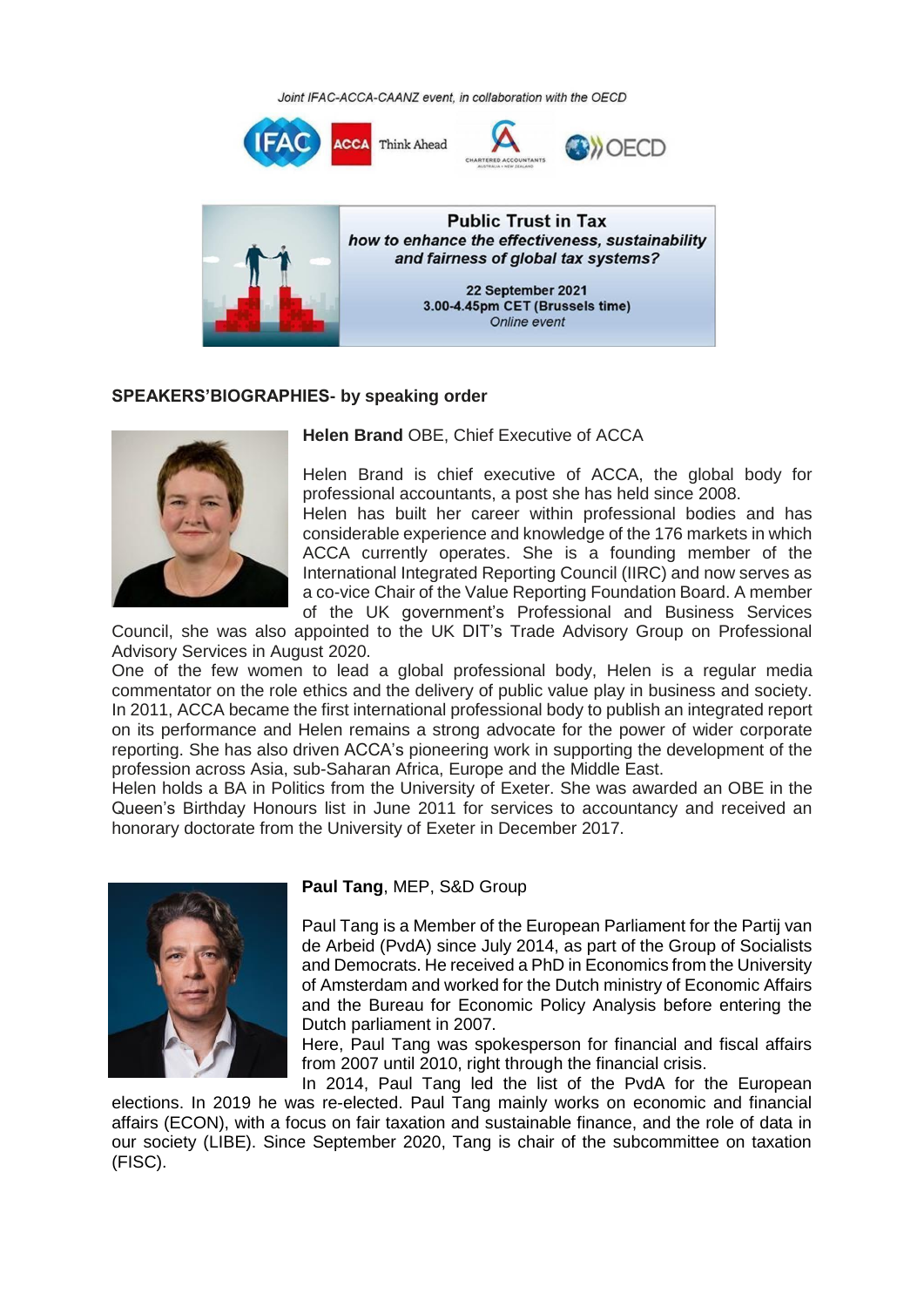

**Stephanie Soong Johnston**, chief correspondent for Tax Notes Today International

Stephanie Soong Johnston is chief correspondent for Tax Notes Today International, whose beats include the OECD, the G-20, and tax issues related to the digital economy.

Stephanie was included among ICAEW's #Economia50 list of the most influential sources of finance news and information in social

media for 2016 and 2018. She was also featured on International Tax Review's Global Tax 50 list of influential individuals, organizations and geopolitical events in the tax world in 2016. A Canadian national, she has a bachelor's degree from the University of California, Irvine, and a master's degree from Northwestern University's Medill School of Journalism.



**Grace Perez-Navarro**, Deputy Director, Centre for Tax Policy and Administration, OECD

Grace Perez-Navarro is the Deputy Director of the OECD's Centre for Tax Policy and Administration. As such, she plays a key role in all of the OECD's tax work including the tax challenges of digitalisation, the Base Erosion and Profit Shifting (BEPS) Project, improving international tax cooperation, tackling illicit financial flows, promoting better tax policies and engaging developing countries in OECD tax work. Since joining the OECD in 1997, she has held

several key positions, including having led the OECD's tax work on bank secrecy, ecommerce, harmful tax practices, money laundering and tax crimes, countering bribery of foreign officials, and strengthening all forms of administrative cooperation between tax authorities. Prior to joining the OECD, she was a Special Counsel at the IRS Office of the Associate Chief Counsel (International) where she coordinated guidance to field offices on international tax issues, oversaw litigation of international tax issues, negotiated TIEAs and treaties, and reviewed regulations, rulings and other policy advice. In 1993, she was seconded to the OECD to launch the revision of the OECD's Transfer Pricing Guidelines.



**Reinhard Biebel**, Head of unit, Direct Tax Policy and Cooperation, DG TAXUD, European Commission

Reinhard studied Economics at the University of Regensburg where he graduated in 1995. After passing the professional qualifications of German chartered auditor, tax advisor and US CPA he worked for more than 10 years in the field of international financial reporting and taxation in the private sector in Germany.

He joined the European Commission DG MARKT in 2006 dealing with the endorsement of international financial reporting standards IFRS in the EU. In September 2014, he joined DG TAXUD where he

was in charge of developing policy proposal in the area of administrative cooperation and exchange of information including the automatic exchange of tax rulings (DAC3), CBCR (DAC4), and reporting obligations for intermediaries (DAC6). After the successful adoption of new reporting obligations for digital platforms end of 2020 (DAC7) he and his team are now working on new reporting and exchange framework on crypto-assets and e-money.

Since June 2020 he is responsible in the Commissions for the work in this area as Head of Unit. Other files under the responsibility of his unit are withholding tax relief procedures, transfer pricing and Pillar 1 of the OECD work as well as dispute resolution mechanisms in the area of taxation.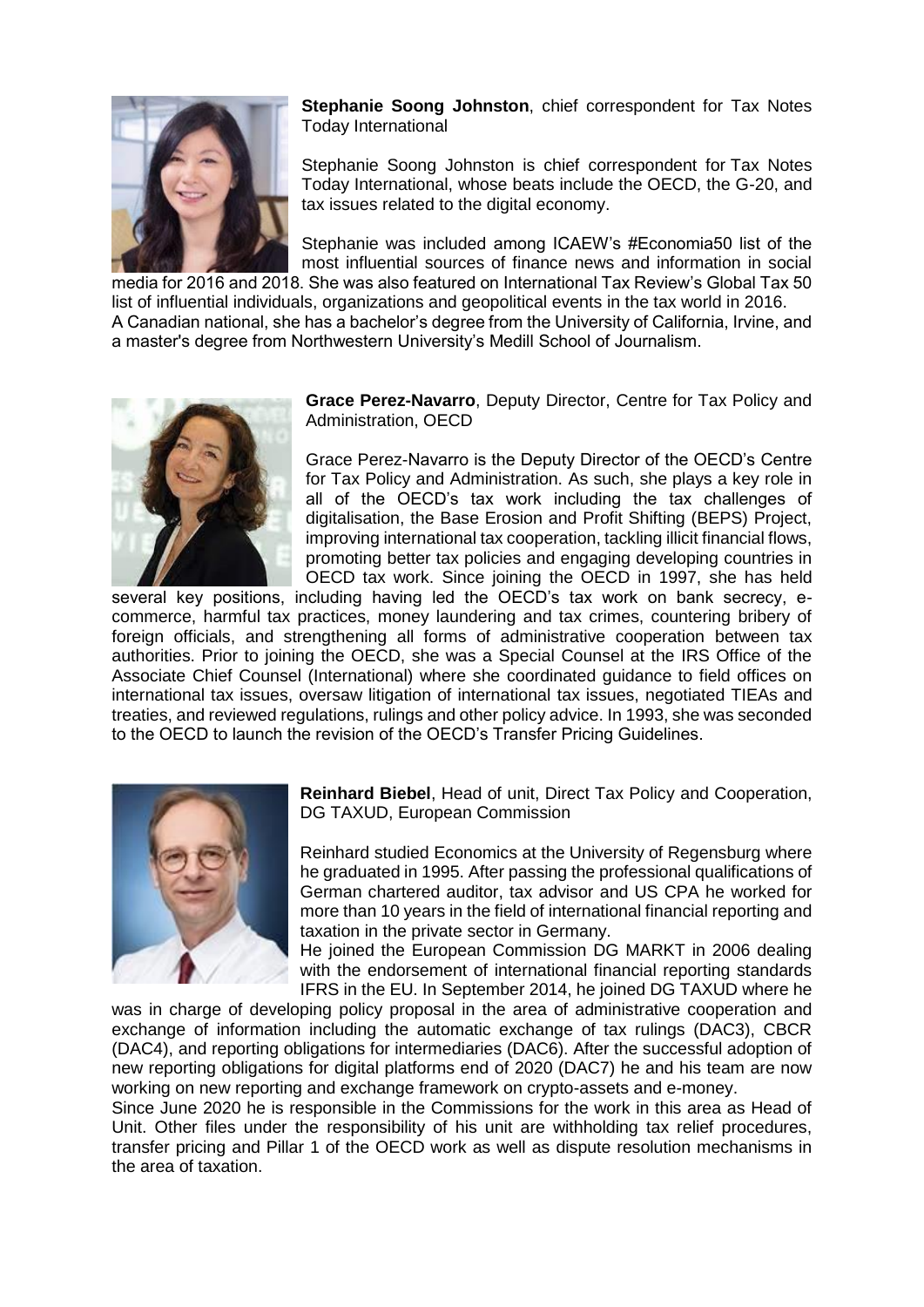

**Chiara Putaturo**, EU Inequality and Tax Policy Advisor, Oxfam EU office

Chiara is Policy Advisor on Inequality and Tax at Oxfam EU Office since February 2019. She follows EU reforms aiming at tackling corporate tax avoidance and analyses the impact of EU development cooperation and taxation on inequality. Previously, she was Project Officer for 8 years at Transparency International Italia, where she was responsible for analyses and awareness rising events on anticorruption and transparency in the public sector. She

has a university background in political science and development economics*.*



**Albert Baker**, FCPA, FCA, Global Tax Policy Leader, Deloitte

Albert is Deloitte's Global Tax Policy Leader and is currently based in Toronto. He led the firm's Canadian International Tax Services practice from 1997 to 2007, led the firm's overall tax practice in Vancouver from 2005 to 2010, was the Canadian firm's National Tax Quality & Risk Leader from 2011 to 2018 and was the Canadian firm's National Tax Policy Leader from 2010-2020. He was a member of the Tax Executive of the Canadian firm for many years, was a member of the Canadian firm's National Tax office and was a

member of Deloitte's global Public Policy Executive Council. He was previously based out of the firm's Montreal office.

His technical specialty is in international tax and he has 40 years of experience in structuring mergers and acquisitions, corporate financing, and corporate reorganizations.

He has acted as lead tax adviser for a number of Canadian based multi-nationals and foreign multi nationals with Canadian operations. His industry experience includes telecommunications, transportation, manufacturing, services, mining and digital. In his current role, Albert offers insight to executives, boards and government officials on tax policy and related matters.



## **Ainslie van Onselen, CEO, Chartered Accountants Australia and New Zealand**

Ainslie is an experienced, strategic executive with an extensive background across financial services and law. As a seasoned business leader with strong commercial acumen and a proven track record of growth, she has extensive experience in change management, talent development, forward thinking strategy development and execution, digital transformation, advocacy and risk and compliance governance. Prior to joining CA ANZ, Ainslie

held senior roles over six years at Westpac Group including Managing Director of RAMS, General Manager of Deposits & Unsecured Lending, Chief of Staff to the CEO and Global Director of Women's Markets and Inclusion & Diversity.

With a Bachelor of Laws from the University of Western Australia and a Masters of Applied Finance, Ainslie has over 20 years' experience including as a litigation law partner, law academic and as a non-executive director of various listed, government and not-for-profit organisations including membership bodies. She is currently the Chair of Kambala Girls School, Rose Bay, a Non-Executive Director at share registry company Automic and a Commissioner of Legal Aid NSW. She is also the former Deputy Chairperson of the Insurance Commission of WA.